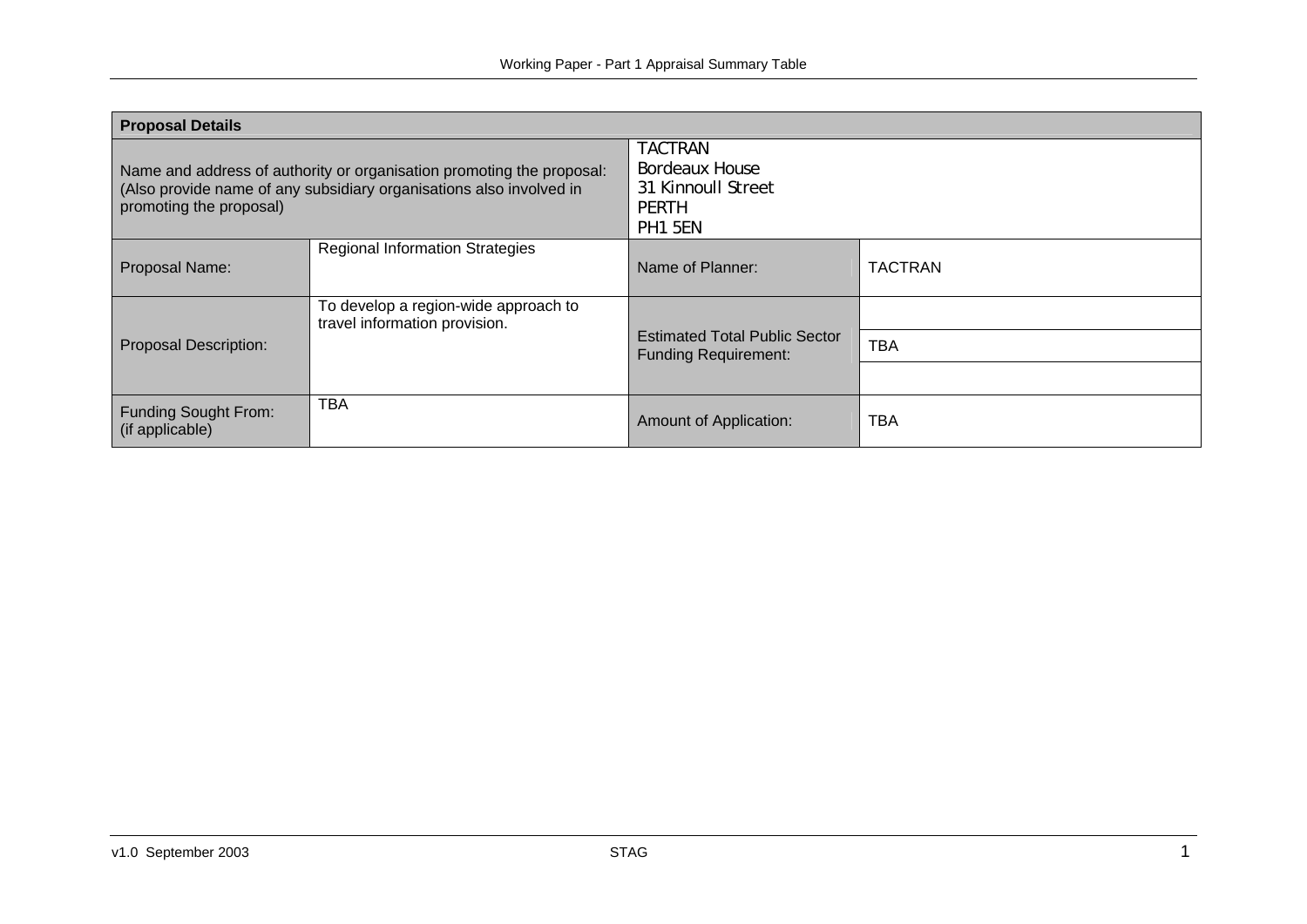| <b>Background Information</b> |                                                                                                                                                                                                                                                                                                                                                                                                                                                                                                                                                                                                                                                                                                                                                                                                                                                                                                                                                                                                                                                                                                                                                                                                                                                                                                                                                                                                                                                                                                                            |
|-------------------------------|----------------------------------------------------------------------------------------------------------------------------------------------------------------------------------------------------------------------------------------------------------------------------------------------------------------------------------------------------------------------------------------------------------------------------------------------------------------------------------------------------------------------------------------------------------------------------------------------------------------------------------------------------------------------------------------------------------------------------------------------------------------------------------------------------------------------------------------------------------------------------------------------------------------------------------------------------------------------------------------------------------------------------------------------------------------------------------------------------------------------------------------------------------------------------------------------------------------------------------------------------------------------------------------------------------------------------------------------------------------------------------------------------------------------------------------------------------------------------------------------------------------------------|
| Geographic Context:           | The region is at the heart of Scotland, connected to and connecting other parts of the Country and beyond by a number of<br>strategically important road and rail transport corridors. With three thriving and increasingly prosperous cities and a range of<br>smaller towns, villages and rural areas, transport links provide the vital lines of communication for the movement of people<br>and goods that the region's economy and social well-being depends on.<br>The region includes parts of the Loch Lomond and Trossachs and Cairngorms National Parks, with some of the most scenic<br>rural areas of Scotland. A number of other major attractions are located across the region, making tourism an important and<br>growing contributor to the local economy.                                                                                                                                                                                                                                                                                                                                                                                                                                                                                                                                                                                                                                                                                                                                                |
| <b>Social Context:</b>        | The RTS identified the following key issues. Each of these issues has a facet which impacts on regional travel information<br>requirements. (eg explaining services, highlighting alternatives, completing information gaps).<br>Access to healthcare facilities, notably following centralisation of health care, including parking at major hospitals, PT<br>access, emergency and non emergency transport<br>Increasing elderly population presents challenges of maintaining accessibility for these people<br>$\bullet$<br>Difficulty in providing desired levels of evening public transport services<br>$\bullet$<br>Variable daytime public transport provision in certain areas<br>$\bullet$<br>Access to Universities and Colleges within TACTRAN area and beyond<br>$\bullet$<br>Provision of accessible public transport for mobility and visually impaired travellers is variable across the region<br>$\bullet$<br>Differences in public transport fare levels across TACTRAN area, with high PT fares creating a barrier for some low-<br>income travellers<br>Insufficient /patchy Taxi Card and/or DRT Services<br>$\bullet$<br>High levels of car ownership (despite relatively low incomes), low level of public transport and proximity to services in<br>rural and suburban areas<br>Community severance caused by certain major roads (notably the Kingsway in Dundee)<br>$\bullet$<br>Pockets of severe deprivation in certain areas which might benefit from improved transport links<br>$\bullet$ |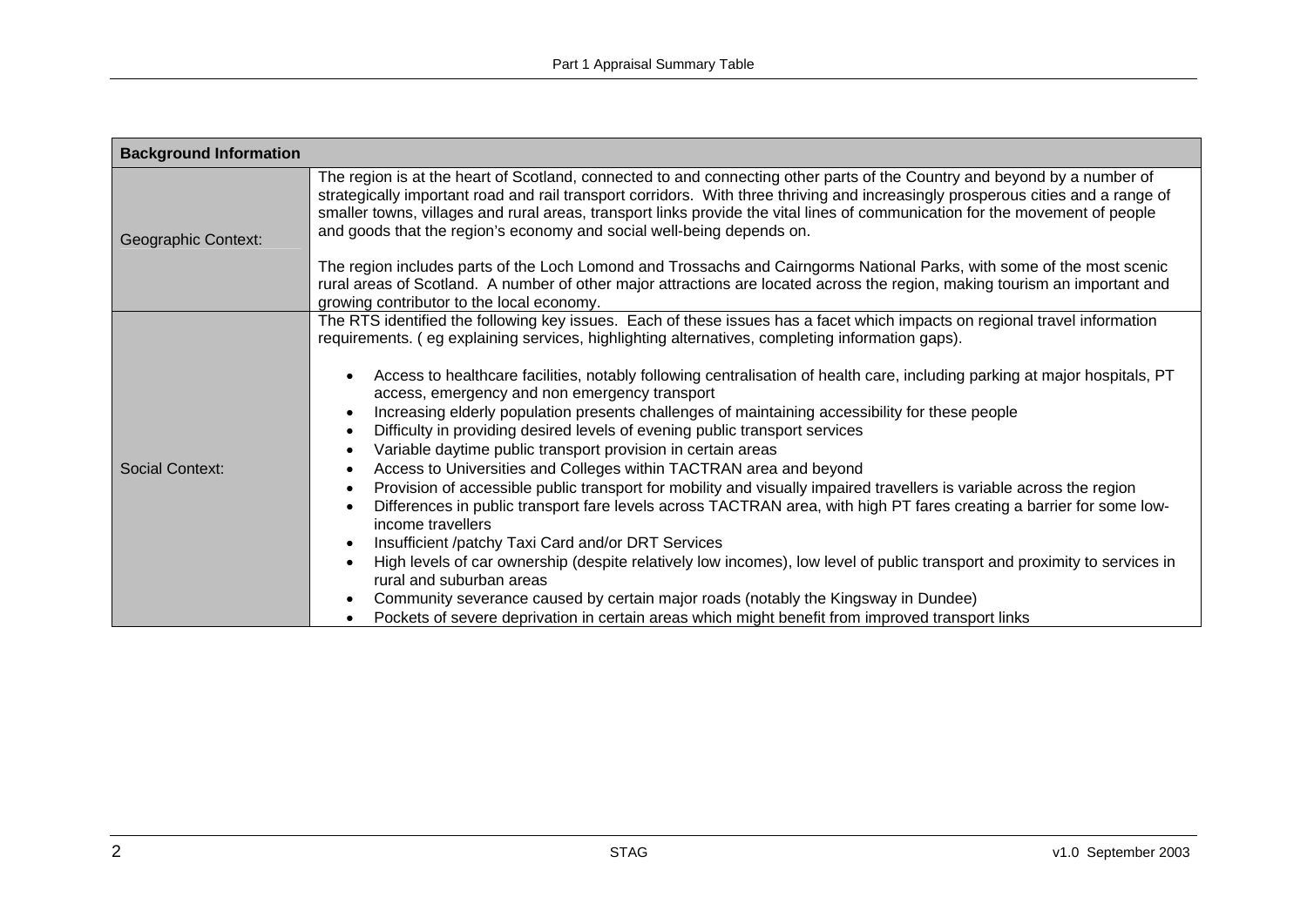| <b>Background Information</b> |                                                                                                                                                                                                                                                                                                                                                                                                                                                                                                                                                                                                                                                                                                                                                                                                                                                                                                                                                                                                                                                                                                                                                                                                                                                                                                                                                                                                                                                                                                                                                                                                                                           |
|-------------------------------|-------------------------------------------------------------------------------------------------------------------------------------------------------------------------------------------------------------------------------------------------------------------------------------------------------------------------------------------------------------------------------------------------------------------------------------------------------------------------------------------------------------------------------------------------------------------------------------------------------------------------------------------------------------------------------------------------------------------------------------------------------------------------------------------------------------------------------------------------------------------------------------------------------------------------------------------------------------------------------------------------------------------------------------------------------------------------------------------------------------------------------------------------------------------------------------------------------------------------------------------------------------------------------------------------------------------------------------------------------------------------------------------------------------------------------------------------------------------------------------------------------------------------------------------------------------------------------------------------------------------------------------------|
| <b>Economic Context:</b>      | The RTS identified the following key issues. Again, there is a key role for a regional travel information strategy to play in<br>tackling each of these issues.<br>Need to maintain and improve strategic transport links within the region, to the rest of Scotland and beyond<br>Connectivity problems between existing and new location of housing, employment and key services in certain parts of<br>the region<br>Dispersed economic activity, and ongoing dispersion of population out of traditional centres is increasing the need to<br>travel<br>Timing, speed, frequency and cost of public transport options to major centres not perceived to be optimal and may<br>compound image of peripherality<br>Parking in city and town centres and in tourist areas - scope for improved management of Car, Coach and HGV<br>$\bullet$<br>Need for increased promotion of the overall TACTRAN region as a tourist destination<br>٠<br>Lack of regional air connections to UK and European destinations (particularly for business travel)<br>٠<br>Seasonal congestion caused by high levels of traffic in tourist areas<br>٠<br>Bottlenecks and network constraints (including some outwith TACTRAN) may be limiting economic growth<br>٠<br>Freight traffic (notably timber and extractive industries) on rural roads<br>General congestion within city and town centres at peak times and its impact on bus reliability and links to external<br>markets<br>Road/Bridge Tolls<br>Road infrastructure and traffic management restrictions sub-optimal for freight<br>Real and perceived peripherality<br>Road maintenance backlog |
|                               | Significant growth in 'white van' goods delivery<br>Need to improve streetscape in towns and cities to maintain/boost economic vitality and quality of life-<br>$\bullet$                                                                                                                                                                                                                                                                                                                                                                                                                                                                                                                                                                                                                                                                                                                                                                                                                                                                                                                                                                                                                                                                                                                                                                                                                                                                                                                                                                                                                                                                 |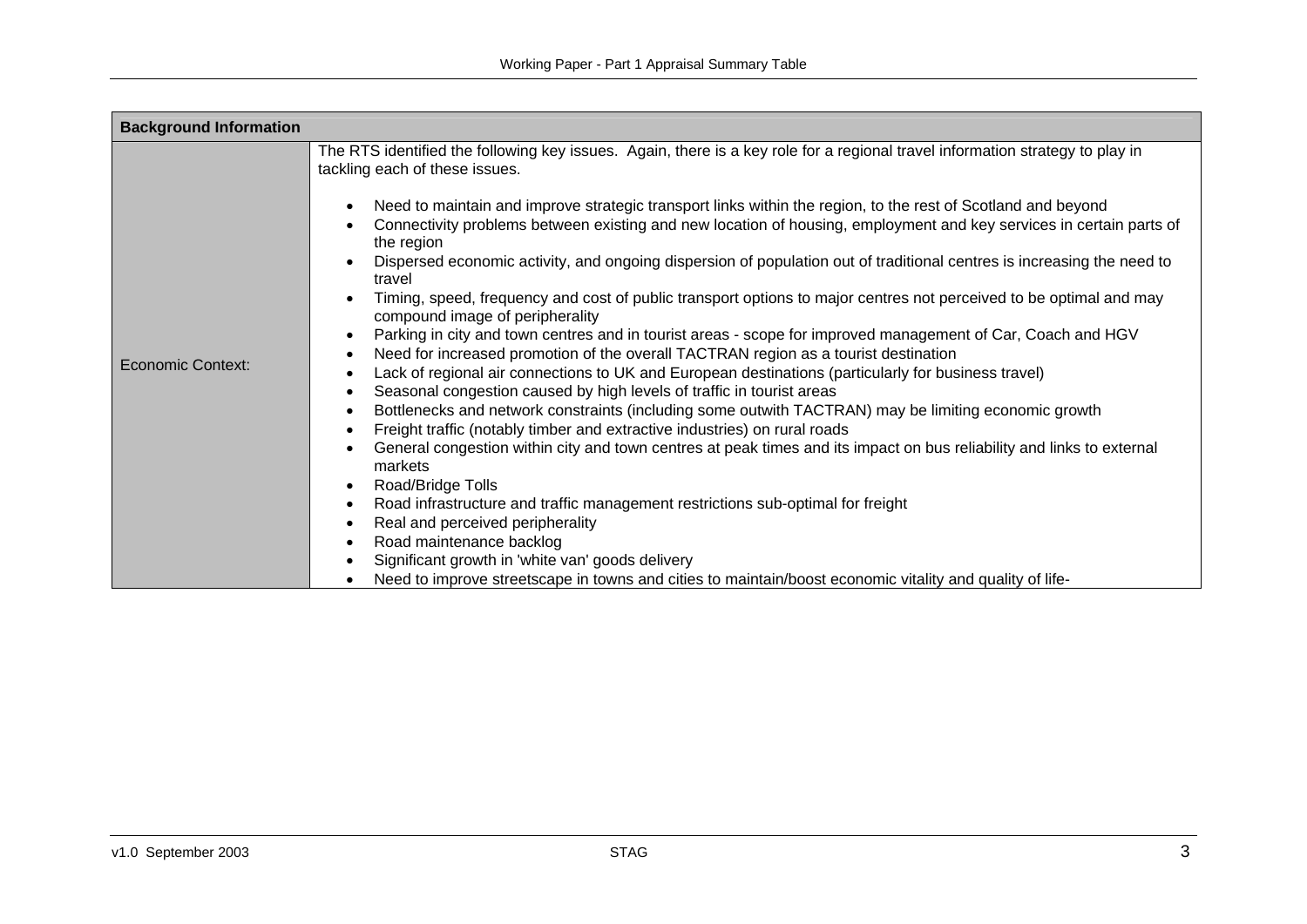| <b>Planning Objectives</b>                                            |                                                                                                                     |  |  |
|-----------------------------------------------------------------------|---------------------------------------------------------------------------------------------------------------------|--|--|
| Objective:                                                            | Performance against planning objective:                                                                             |  |  |
| Information which improves the reliability and integration of people  | Major Positive - reliability and integration will be fostered by improved                                           |  |  |
| movements around the region                                           | information availability.                                                                                           |  |  |
| Information which demonstrates accessibility to the transport network | Major Positive - improved travel information will help to demonstrate the                                           |  |  |
| for everyone                                                          | range of accessibility available.                                                                                   |  |  |
| Information which contributes to a shift to more sustainable travel   | <b>Moderate Positive</b> – increased information will help to encourage<br>consideration of more sustainable modes. |  |  |
| Information tailored to promote active and healthy travel options     | Moderate Positive - increased information will help to encourage use of<br>healthier travel options.                |  |  |
| Information that contributes to passengers' perceptions of safety     | Minor Positive - increased information may increase users' perceptions of                                           |  |  |
| when using the transport system                                       | safety.                                                                                                             |  |  |
| Information that contributes to awareness of an integrated multi-     | Major Positive - properly targeted and marketed travel information will                                             |  |  |
| modal/multi-operator regional transport network                       | raise awareness of the full range of travel options available.                                                      |  |  |
| Ensuring that information provision supports/complements other        | Moderate Positive - essentially a reactive interaction between information                                          |  |  |
| national, regional and local strategies and policies                  | and strategies/plans.                                                                                               |  |  |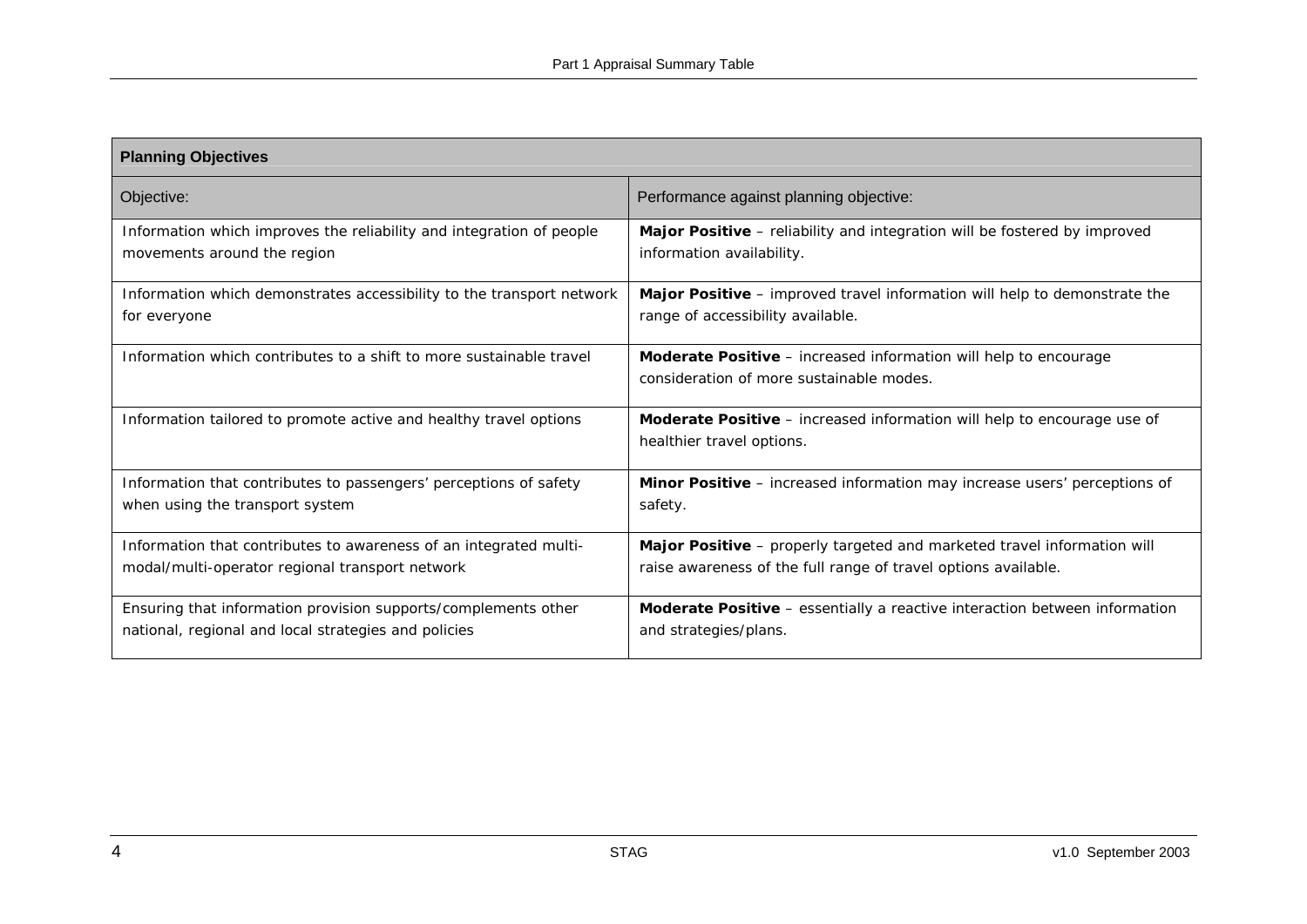| <b>Implementability Appraisal</b> |                                                                                                                                                                                                                                                                                                                                                                                                                                                   |  |
|-----------------------------------|---------------------------------------------------------------------------------------------------------------------------------------------------------------------------------------------------------------------------------------------------------------------------------------------------------------------------------------------------------------------------------------------------------------------------------------------------|--|
| Technical:                        | There are a range of actions proposed, which are described in the accompanying document. Some of the actions are more easily<br>achieved than others, however none are likely to pose any significant technical challenges.                                                                                                                                                                                                                       |  |
| Operational:                      | Some of the proposed actions require operational leads, others are more capital intensive. None pose significant operational<br>challenges, although there would always be a requirement to identify staff resources (possibly additional resources) and/or revenue<br>funding.                                                                                                                                                                   |  |
| Financial:                        | The actions have a range of funding requirements, identified in the separate action plan leading into overall delivery of the RTS. The<br>preferred plan will be based on available funding, with options prioritised according to their performance against the planning objectives.<br>It is therefore reasonable to conclude that there will be no financial issues as the strategy will be contained within available financial<br>resources. |  |
| Public:                           | The focus of the strategy is on delivering improvements to the information provided to the public – hence it is reasonable to conclude<br>that the public will be supportive of the actions proposed.                                                                                                                                                                                                                                             |  |

| <b>Government's Objectives for Transport</b> |                                                                                                                                                                                                                                                                                                                                                                                                                                                                                                                                                                         |  |
|----------------------------------------------|-------------------------------------------------------------------------------------------------------------------------------------------------------------------------------------------------------------------------------------------------------------------------------------------------------------------------------------------------------------------------------------------------------------------------------------------------------------------------------------------------------------------------------------------------------------------------|--|
| Objective                                    | <b>Assessment Summary</b>                                                                                                                                                                                                                                                                                                                                                                                                                                                                                                                                               |  |
| Environment:                                 | Improved information can be used to encourage more sustainable travel habits – travelling less, and using more<br>sustainable modes. The Regional Travel Information Strategy (RTIS) nests below the Regional Transport Strategy,<br>which was subject to a detailed STAG appraisal and Strategic Environmental Assessment (SEA). However the RTIS<br>itself might have some negative impacts – encouraging increased travel volumes, for example.<br>On balance it is concluded that it could be expected to have a <b>Minor Positive</b> benefit for the environment. |  |